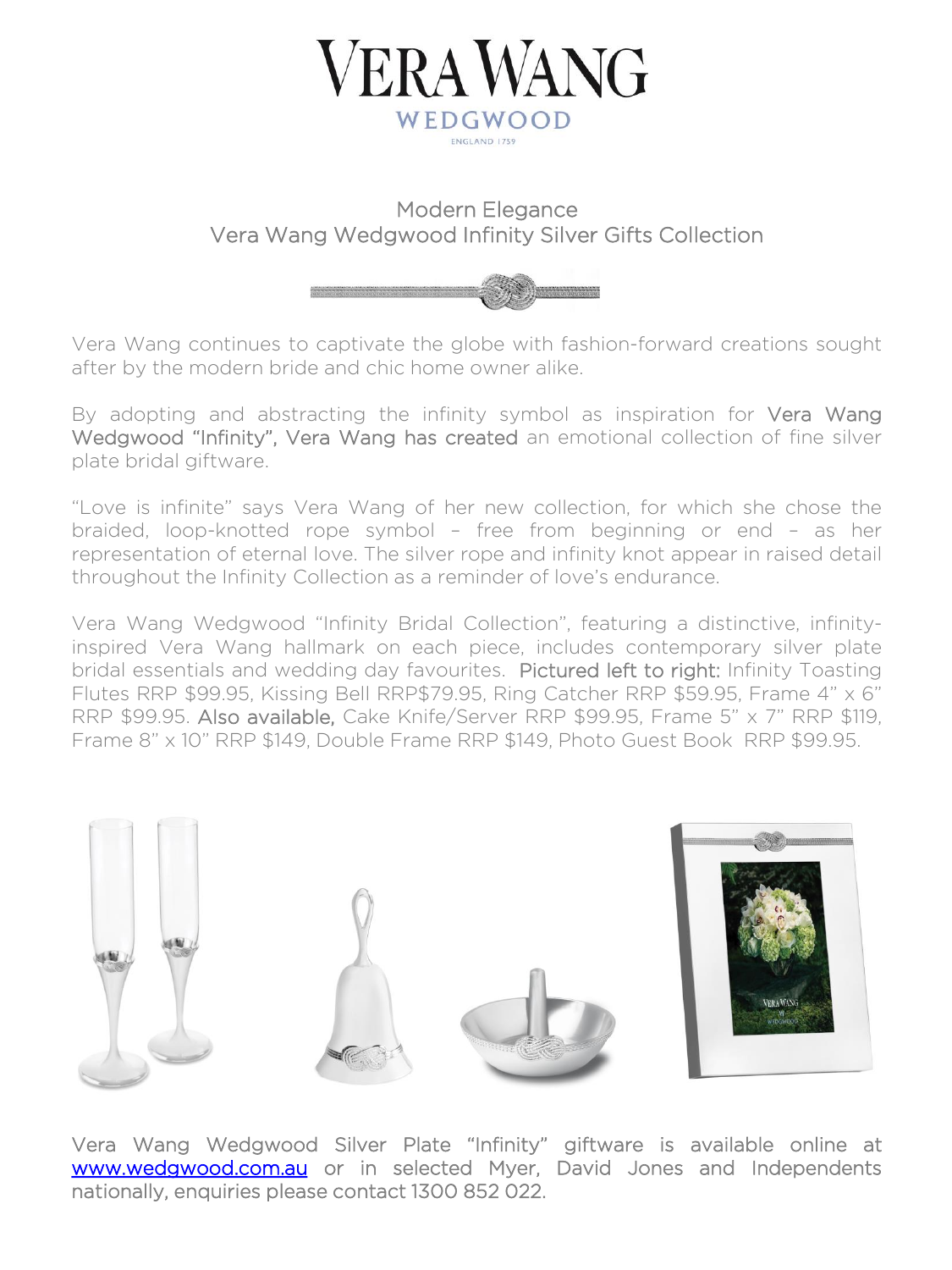

Vera Wang Wedgwood Covered Candle and Baby Collection



 favourite. RRP \$79.95. Candles are a wonderful gift for any occasion. Vera Wang Wedgwood Covered Candle Collection features decorative lids and bases showcasing three distinctive Vera Wang designs in raised silver plate. The candles are available in (pictured left to right below) "Grosgrain", "Vera Lace" as well as the new "Infinity" pattern. A candle is included and each holder can be used again or repurposed for a number of decorative functions. Packaged in signature Vera Wang Wedgwood gift boxing, the delightful covered candles present a refreshing approach to a year round gifting



Following on from the beautifully designed celebrations of love and unity, Vera Wang turns her artistic eye to gifts for the newest members of the family. The Vera Wang Wedgwood Baby Collection is a trio of silver plate gifts designed for newborn and christening gifts. Toast the new arrival with the Double Handled Baby Cup RRP \$69.95, invest in baby's future with the whimsical Piggy Bank RRP \$69.95, or capture precious moments in the 4" x 6" Baby Frame RRP \$69.95



Vera Wang Wedgwood Silver Plate "Covered Candles" and "Baby Collection" is available online at [www.wedgwood.com.au](http://www.wedgwood.com.au/) or in selected Myer, David Jones and Independents nationally, enquiries please contact 1300 852 022.